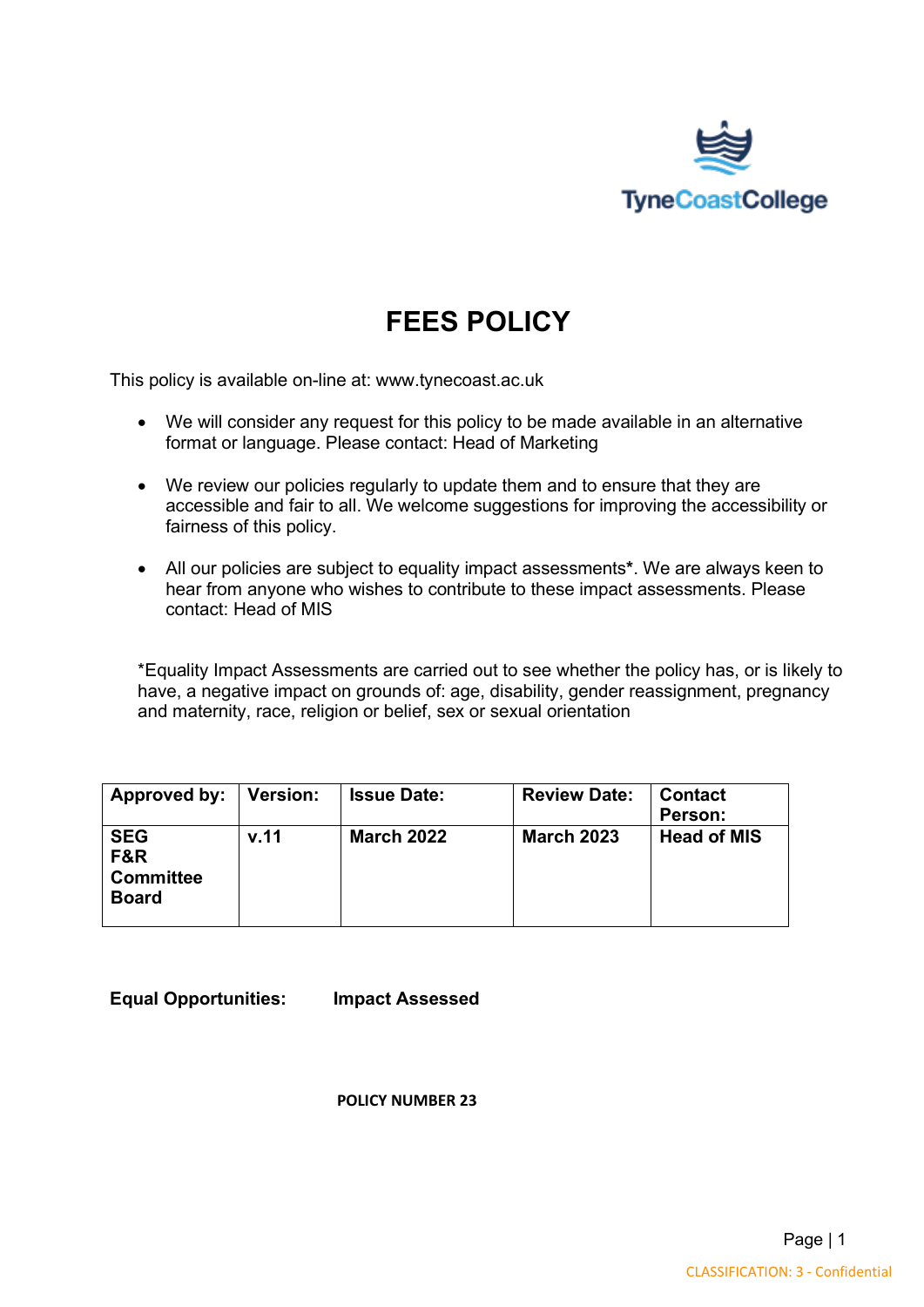## **1.0 INTRODUCTION**

- 1.1 The College is committed to a transparent fee structure that informs individuals and companies about the costs of study and examinations and also any exemptions to the payment of fees
- 1.2 The College currently provides programmes of learning for students aged 14 upwards on a full time, part time and flexible basis and at levels Entry to Level 6. The College receives grants from a number of funding sources, primarily the Education & Skills Funding Agency (ESFA), to cover some of the costs of running these programmes for students over the age of 16. These agencies also set out circumstances in which they will provide funding to cover the entire cost of a programme.
- 1.3 All students on publicly funded programmes who are over the age of 16 and under the age of 19 on 31st August of the relevant academic year receive free tuition, where they are not receiving funding for other provision at a different provider. Students on publicly funded programmes who are 19 or older on 31<sup>st</sup> August of the relevant academic year may be required to pay a tuition fee, together with any relevant examination and/or materials charge. Charges may also be applied for external visits and some examination re-sits. Fees and other charges can be paid by the individual learner, an employer or another sponsor depending on the type of programme.
- 1.4 Students on higher education courses supported by the Office for Students (OfS) (previously HEFCE) are required to pay an annual tuition fee and these are regulated by OFFA (Office for Fair Access to Higher Education) and are published in accordance with Consumer Law.
- 1.5 For courses where Advanced Learner Loans apply, no public funding is available. Learners have the option of paying course fees via an Advanced Learning loan or making arrangements to pay the fee directly. The ESFA set a course specific maximum rate that may be charged for learners studying with an Advanced Learner Loan. The tuition fee for these courses will be determined on the basis of market demand up to a maximum of the equivalent publicly funded rate.
- 1.6 For courses described as 'full-cost recovery', where no element of public funding is received, the College has flexibility to determine fee levels based on market demand.
- 1.7 Overseas students from outside of the European Union will be charged a fee which reflects the full costs of the tuition being offered.

# **2. 0 POLICY STATEMENT**

2.1 In setting tuition fees, the Governing Body requires the College's Management Team to be sensitive to the fee income expectations of funding bodies, to local needs, to the ability of individual students/clients to pay and to the fees being charged by other providers.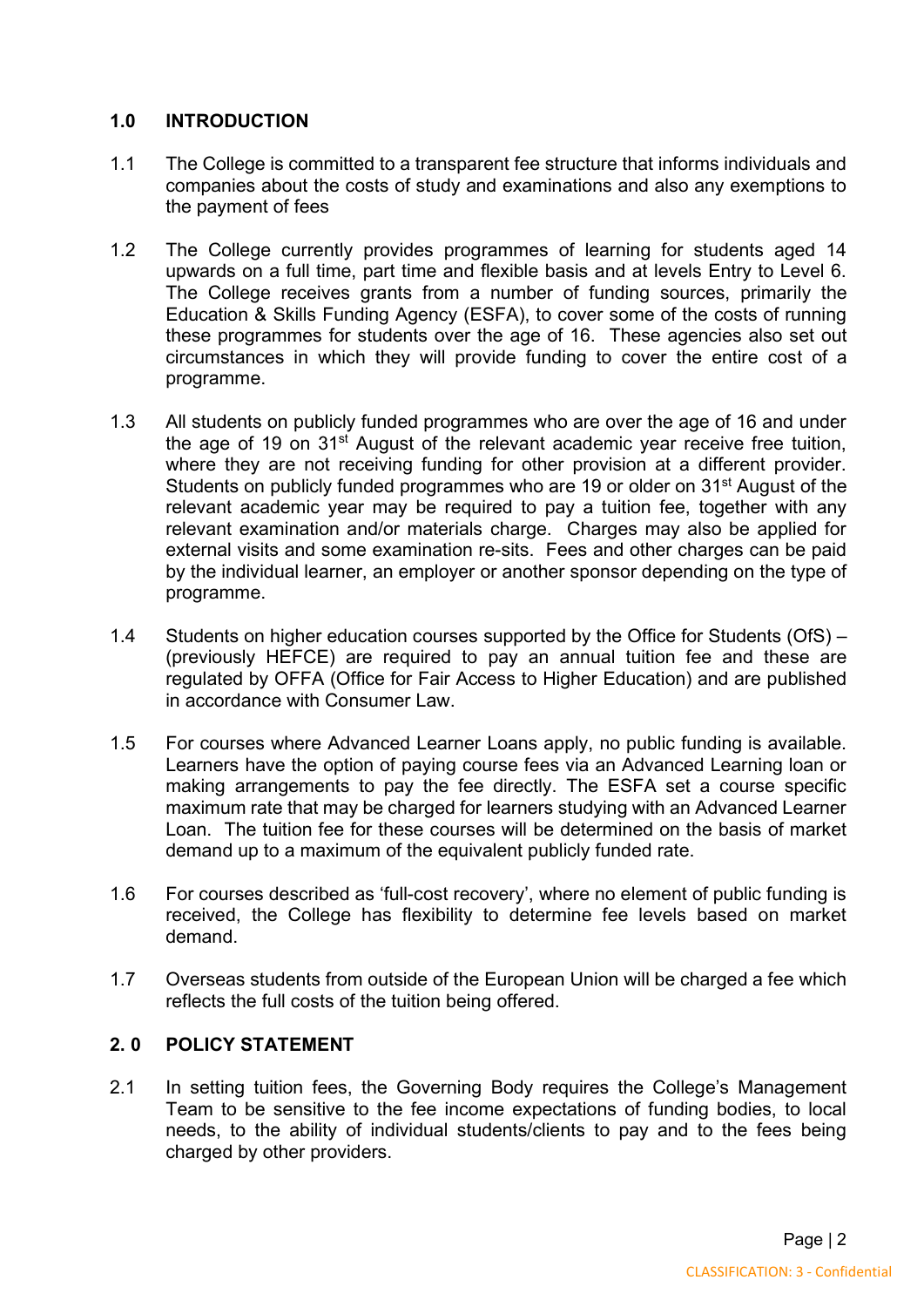- 2.2 The schedule of tuition fees is reviewed annually and changes are approved by the Board of Governors in advance of any prospectuses and course information being published for the forthcoming academic year.
- 2.3 The ESFA's funding methodology includes an Assumed Fee Element (AFE) as part of programme funding. The AFE will be set as the default tuition fee for full and part-time courses. Such fees will be remitted in full for all eligible learners as laid down in the ESFA or other appropriate funding body's guidelines.
- 2.4 Where the assumed fee has been identified as a barrier to recruitment because of competitor pricing policy, fees may be reduced to a rate which reflects the market position. Likewise, a premium may be charged where market conditions allow. These variations will be validated by the College's Executive Group at the time of curriculum planning.
- 2.5 In addition to a tuition fee, other charges may be applied to some courses, for example, for use of materials or field trips. For 16-18 year old learners, appropriate materials can be borrowed from the College and returned, should individuals not wish to purchase items for personal use only. For adult learners who are fully funded by the ESFA (i.e. no tuition fee charged) or for learners accessing an Advanced Learner Loan, a materials charge may be applied in such cases where learners wish to use or retain the materials provided outside of the College environment e.g. food, artwork, flowers.
- 2.6 All learners will be informed, at interview, by a statement in the prospectus, and prior to enrolment in their first year, that the appropriate fee must be paid and that fees are reviewed on an annual basis. The College will levy fees at the start of the course and will expect payment to be made prior to or at the point of enrolment. Payment, evidence of entitlement to fee remission or application for Loan funding must be provided before or at the time of enrolment. If evidence is not available at enrolment, then the student must sign an Acceptance of Fees document and be required to pay a deposit that will be refunded once the evidence is submitted.
- 2.7 Different payment arrangements are in place for foreign students who must pay their course fees in advance in order to allow the College to meet UKVI requirements.
- 2.8 The College reserves the right to take appropriate action against defaulters to encourage them to make appropriate arrangements to pay their fees. These actions may include withdrawal of student facilities (e.g. library cards, IT access) and suspension from class until the point that the learner has made appropriate arrangements to pay their outstanding fees. Learners with outstanding College debts will not be allowed to re-enrol until those debts are cleared in full. Certification and references will be withheld.
- 2.9 The College also reserves the right to pursue defaulters through the College Credit Controller, the appointed College debt collection agencies and ultimately the courts if deemed necessary.
- 2.10 This tuition fee policy may only be waived for individual students with the written authorisation of the Chief Financial Officer or nominated Deputy.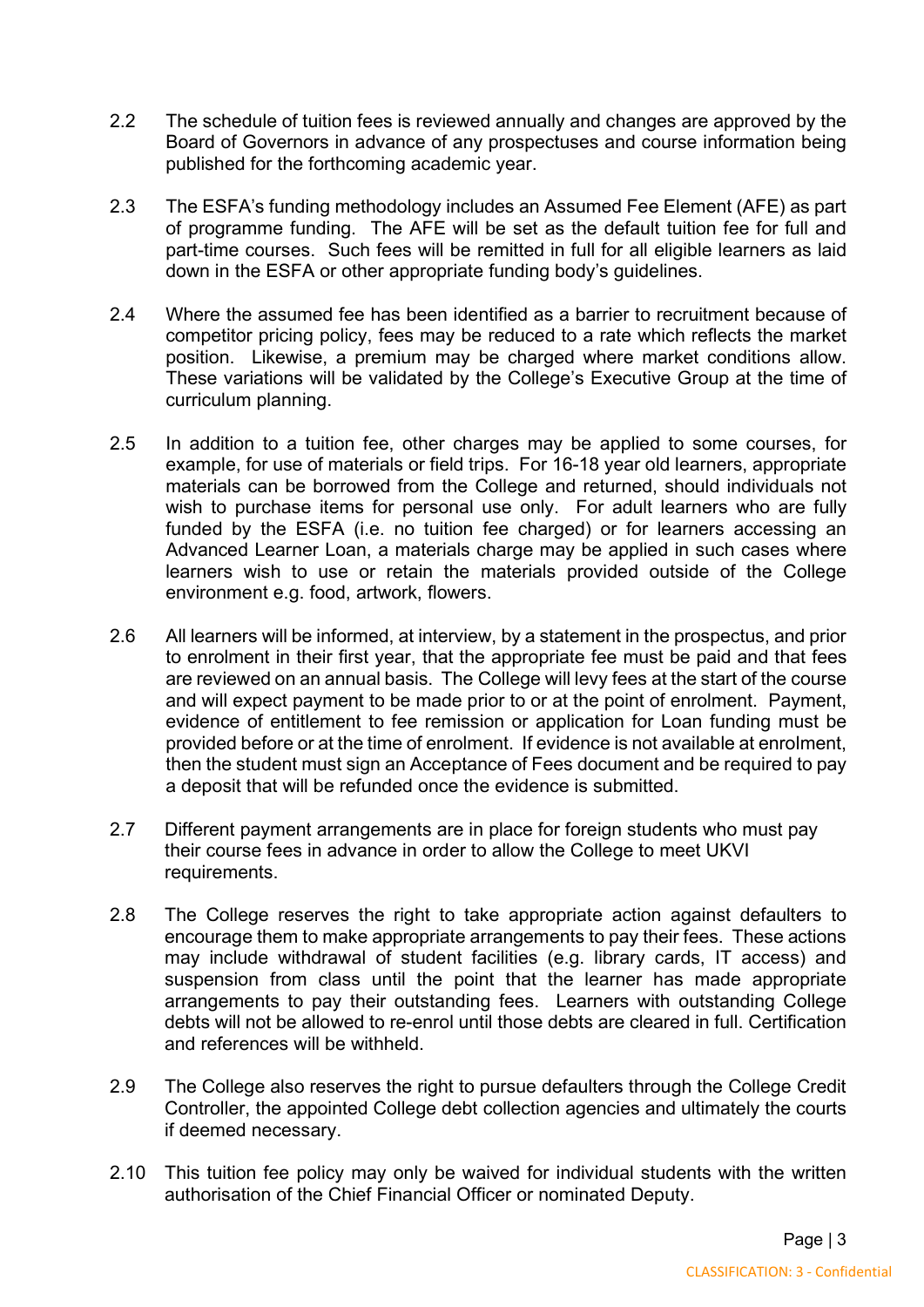## **3.0 FEES PAYABLE**

- 3.1 For 2022/23, the ESFA funding base rate includes 50% assumed income for learner tuition fees. This will be the default position for fees charged referred to in 2.3 above.
- 3.2 Tuition fees will be remitted in full for those adult learners who are eligible to be fully funded by the ESFA as published in the annual Funding Guidance documents. Students aged 16-18, whether classroom based or Apprentices will receive free tuition, unless they are studying with another provider at the same time.
- 3.3 Examination fees and registration costs which are not covered by tuition fee remission referred to in 3.2 above remain payable by learners over 19. Some examination re-sit fees may be payable by learners aged 16-18. The College reserves the right to charge an administration fee if students fail to attend an agreed examination.
- 3.4 For ESFA funded Apprenticeship programmes costs will vary according to the apprenticeship framework or standard being undertaken. The Total Negotiated Price (TNP) is agreed between the employer and the College upon learner sign-up. Employers who contribute to the Apprenticeship Levy scheme will not be required to pay additional fees. Employers who are not part of the Apprenticeship Levy Scheme will be asked to pay a 5% contribution towards the costs of learning.
- 3.5 Learners on Full Cost Recovery courses (courses for which we receive no funding) will not be allowed to have their fees waived. Full Cost courses will be charged at a commercial rate which covers delivery and overhead costs.
- 3.6 Higher Education programmes do not qualify for fee remission regardless of age or whether the learner is in receipt of a means tested benefit. HE fees will be charged at a differential rate for full time and part time students.
- 3.7 HE Learners are expected to pay on enrolment, unless their employers are paying or they are awaiting a decision from the Student Loan Company (SLC). They are informed to bring a copy of the SLC document when received, and if this shows that the SLC will not pay, the student will be invoiced.
- 3.8 Learners who are on a HE course at the College funded via a partner university (e.g. Sunderland) shall be subject to their fee and fee remission policies.
- 3.9 Learners who are eligible for Advanced Learner Loans must sign an Acceptance of Fees statement, acknowledging that they are liable for the tuition fee balance in the event of withdrawal from their course. The balance represents any difference between the course fee and amounts paid to the College via the Student Loans Company.
- 3.10 For learners who withdraw and whose fees have been partially paid by the Student Loans Company, i.e. via Higher Education Loans or Advanced Learner Loans, the College may determine to review the balance of fees invoiced, dependant on validation of the individual learner's circumstances, including those delivered by partner organisations.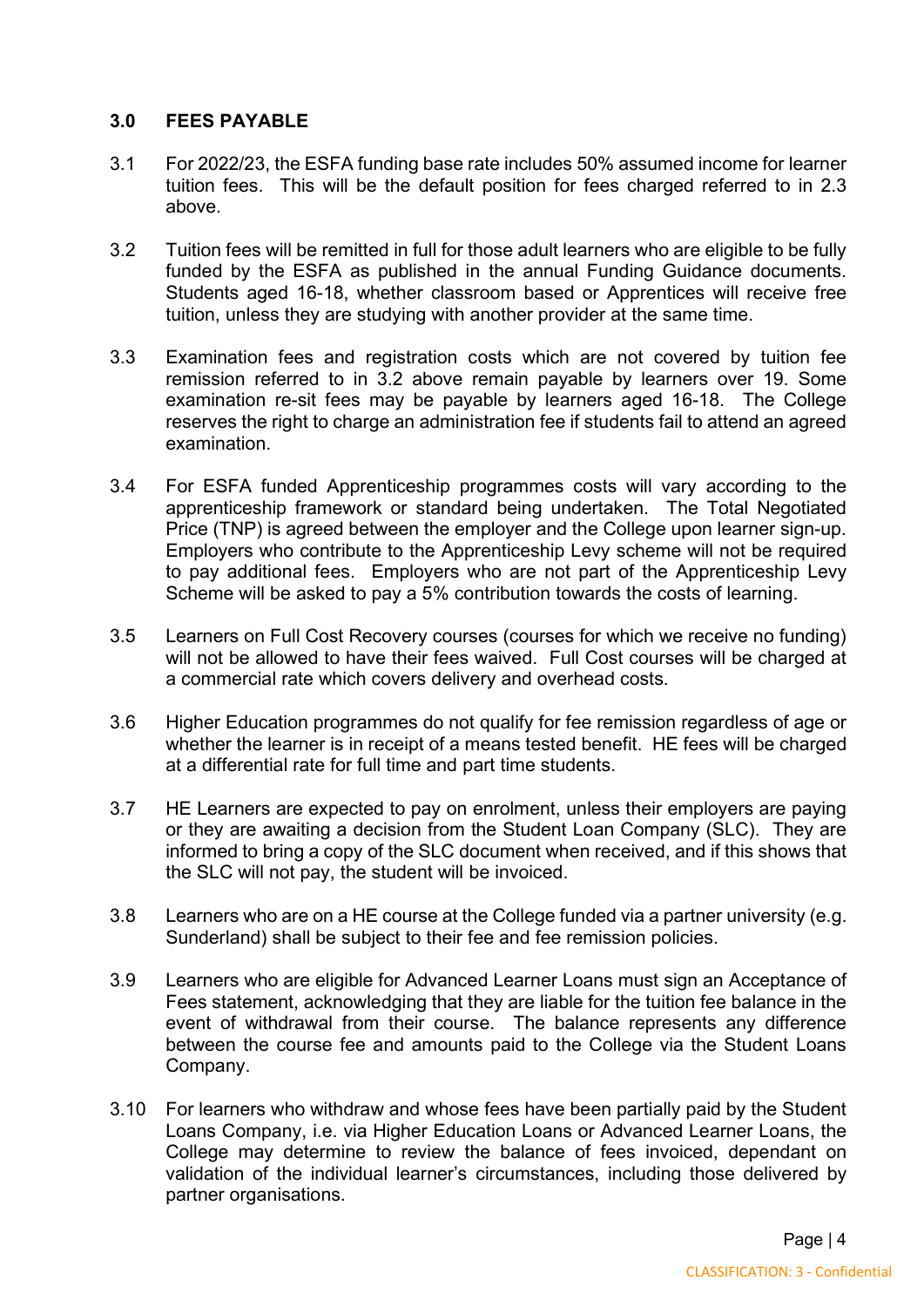- 3.11 Learners on provision funded through the ESFA Community Learning budget may be required to pay a tuition fee unless they meet specific criteria. Learners who do not meet the ESFA's funding criteria will still be allowed to take part in the learning activity but will be expected to make a modest contribution to the cost of the learning.
- 3.12 Full cost fees are generally set with regard to market forces but taking account of inflation and increased costs.

# **4.0 ASSISTANCE WITH FEES**

- 4.1 Students will be advised that tuition fees may be paid in instalments under the terms of the College's instalment plan and as agreed by the Finance Office.
- 4.2 For some eligible learners, tuition fees may be covered by the Discretionary Learner Support Fund. This is subject to individual applications and the amount of support funding available.
- 4.3 Students who are in financial hardship can also apply for financial assistance to cover the costs of travel, lunches and other course expenses via the 16-19 Bursary fund, the Adult Discretionary Learner Support Fund and the Advanced Learner Loans Bursary fund.
- 4.4 The College works in close partnership with North Tyneside Council Adult Learning Alliance and may wish to acknowledge concessions offered by the Local Authority in any jointly marketed provision.
- 4.5 Learners who are funded through the Community Learning budget are not eligible for any other financial assistance. Costs related to the learning such as travel, childcare or equipment costs must be borne by the learners themselves*.*

## 5.0 **TUITION FEE REFUNDS**

- 5.1 In circumstances where the College has significantly changed advertised programmes, tuition fee refunds will be granted where authorised by the Chief Financial Officer or nominated deputy. Refunds or reductions in fees will only be given automatically if a course is cancelled or postponed.
- 5.2 Students, or their sponsors as appropriate, must sign an Acceptance of Fees declaration which specifies the following refund policy in the event of withdrawal from a course:
	- Full refunds will be given for withdrawals up to one week before the course start date unless specific terms and conditions apply e.g. Marine full cost short provision.
	- With respect to a withdrawal within the 7 days prior to and the first 2 weeks after the course start date, 33% of the course fees paid will be retained to cover administrative costs. The balance will be refunded to the student.